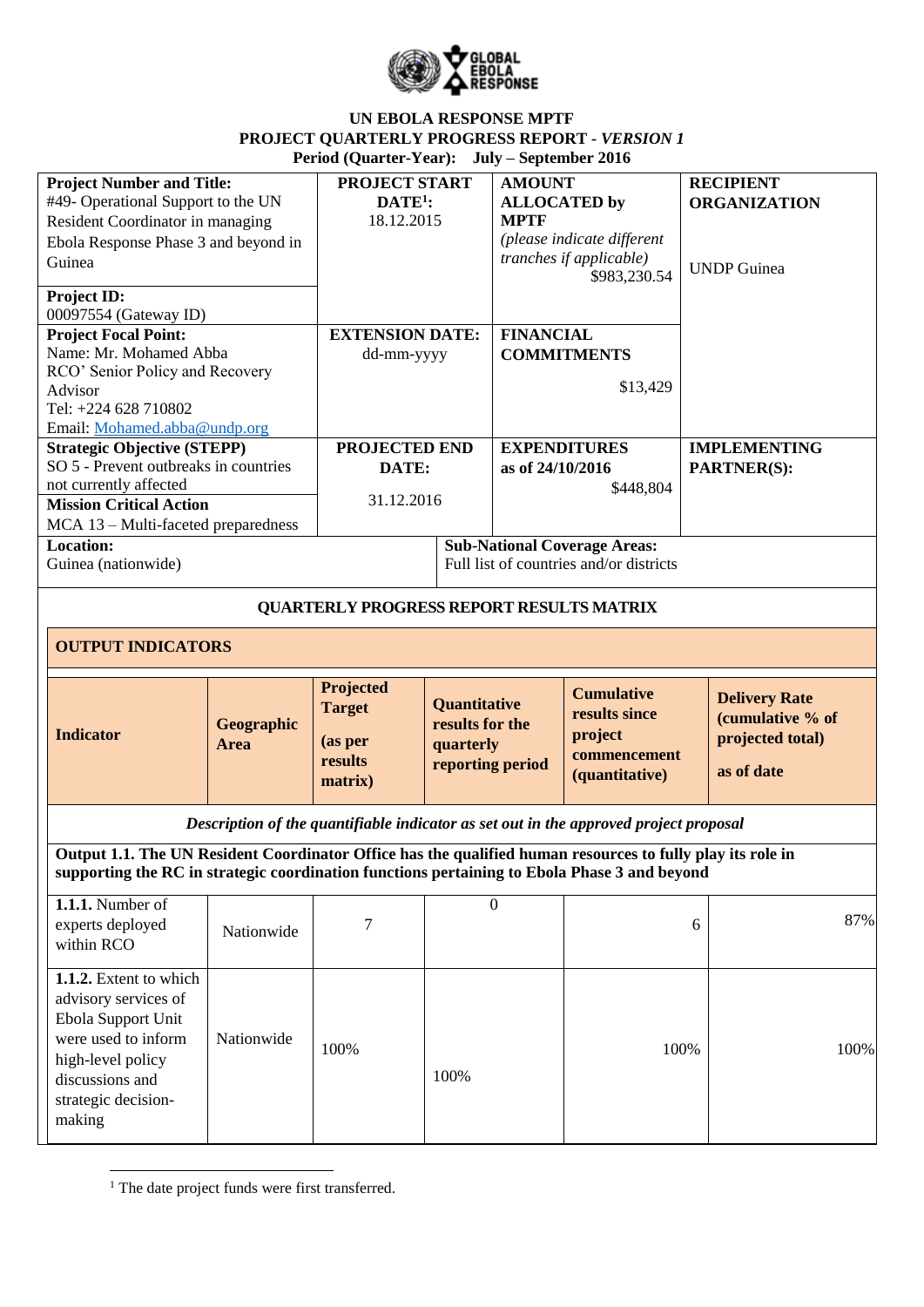

| Output 2.1. The Ebola Support Unit provides required policy and operational support to key actors involved in the<br>follow-up of July 2015 Conference and implementation of National Ebola Recovery Strategy and relevant Priority<br><b>Action Plan</b> |            |                       |                  |                  |        |  |
|-----------------------------------------------------------------------------------------------------------------------------------------------------------------------------------------------------------------------------------------------------------|------------|-----------------------|------------------|------------------|--------|--|
| 2.1.1. Number of<br>staff from the<br><b>Permanent Secretariat</b><br>of the Consultative<br>Framework between<br>GoG and the Donor<br>Community<br>benefiting from<br>capacity-building<br>activities                                                    | Nationwide | 30                    | 8                | 16               | 53.33% |  |
| 2.1.2. Number of<br>project funded<br>through the financial<br>mechanisms for<br>Ebola recovery<br>pledges                                                                                                                                                | Nationwide | No specific<br>target | $\overline{2}$   | $\overline{c}$   | N/A    |  |
| 2.1.3. Number of<br>monitoring missions<br>realized                                                                                                                                                                                                       | Nationwide | No specific<br>target | 3                | 9                | N/A    |  |
| 2.2. Ebola Support Unit develops a joint UN Guinea strategy and action plan in support of National Ebola Recovery<br>Strategy and Priority Action Plan in line with Delivering as One (DaO) modality.                                                     |            |                       |                  |                  |        |  |
| 2.2.1. Existence of a<br>joint UN Guinea<br>strategy and action<br>plan                                                                                                                                                                                   | Nationwide | $\mathbf{1}$          | $\boldsymbol{0}$ | $\boldsymbol{0}$ | 0%     |  |
| 2.2.2. Existence of<br>Ebola recovery<br>related projects<br>formulated                                                                                                                                                                                   | Nationwide | No specific<br>target | 12               | 12               | N/A    |  |
| <b>2.2.3.</b> Number of<br>partners who receive<br>copy of a joint UN<br>Guinea strategy and<br>action plan                                                                                                                                               | Nationwide | 40                    | $\overline{0}$   | $\boldsymbol{0}$ | 0%     |  |
| Output 3.2. The ERRT has skilled human resources to ensure a rapid response to future Ebola flare-ups                                                                                                                                                     |            |                       |                  |                  |        |  |
| $3.2.1$ . Number of<br>interventions<br>conducted by the<br><b>ERRT</b>                                                                                                                                                                                   | Nationwide | $\overline{4}$        | $\boldsymbol{0}$ | $\mathbf{0}$     | 0%     |  |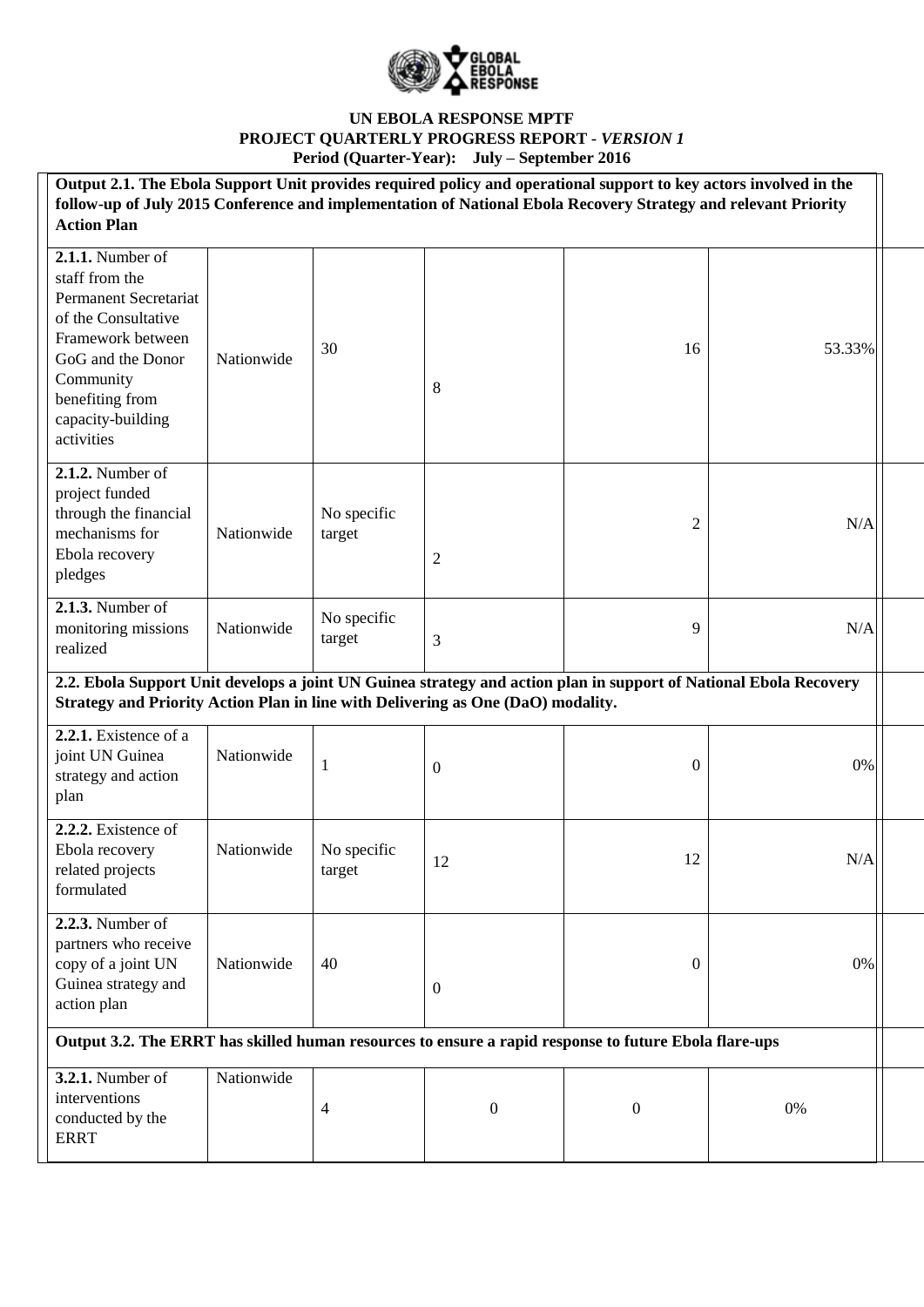

| Output 4. 1. Key national actors involved in humanitarian, natural and sanitary crisis prevention and response are<br>capacitated to effectively respond to crises |            |                    |                                                                  |                  |                                                                                                                      |  |
|--------------------------------------------------------------------------------------------------------------------------------------------------------------------|------------|--------------------|------------------------------------------------------------------|------------------|----------------------------------------------------------------------------------------------------------------------|--|
| 4.1.1. Existence of a<br>Post-Ebola Guinea<br>inter-agency<br>contingency plan                                                                                     | Nationwide | 1                  | $\overline{0}$                                                   | 0                | 0%                                                                                                                   |  |
| 4.1.2. Number of<br>copies of Post-Ebola<br>Guinea UN inter-<br>agency contingency<br>plan printed and<br>distributed                                              | Nationwide | 100                | $\overline{0}$                                                   | $\mathbf{0}$     | 0%                                                                                                                   |  |
|                                                                                                                                                                    |            |                    | <b>EFFECT INDICATORS</b> (if available for the reporting period) |                  |                                                                                                                      |  |
|                                                                                                                                                                    |            |                    | and beyond                                                       |                  | Outcome 1. The UN Resident Coordinator fully exercises strategic coordination functions pertaining to Ebola phase 3  |  |
| 1.1. Extent to which<br>the ECM functions<br>are transferred to RC                                                                                                 | Nationwide | 100%               | 100%                                                             | 100%             | 100%                                                                                                                 |  |
| 1.2. Number of high<br>strategic coordination<br>meetings convened<br>by RC                                                                                        | Nationwide | 1 per month<br>(9) | 3                                                                | 8                | 88%                                                                                                                  |  |
| 2015 Conference pledges on Ebola recovery                                                                                                                          |            |                    |                                                                  |                  | Outcome 2. An operational mechanism and required capacities are put in place to follow up and capitalize on the July |  |
| 2.1. Existence of a<br>comprehensive<br>mechanism to follow<br>up on the July 2015<br>Conference pledges<br>on Ebola recovery at<br>national level                 | Nationwide | 1                  | 1                                                                | 1                | 100%                                                                                                                 |  |
| 2.2. % of July 2015<br>pledges mobilized<br>through the National<br><b>Ebola Recovery</b><br><b>Strategy funding</b><br>mechanism                                  | Nationwide | 60%                | $\boldsymbol{0}$                                                 | $\boldsymbol{0}$ | 0%                                                                                                                   |  |
| Outcome 3. The national Ebola Rapid Response mechanism is institutionalized and fully operational                                                                  |            |                    |                                                                  |                  |                                                                                                                      |  |
| 3.1. Existence of an<br>institutionalized<br>Ebola Rapid                                                                                                           | Nationwide | 1                  | $\boldsymbol{0}$                                                 | $\boldsymbol{0}$ | 0%                                                                                                                   |  |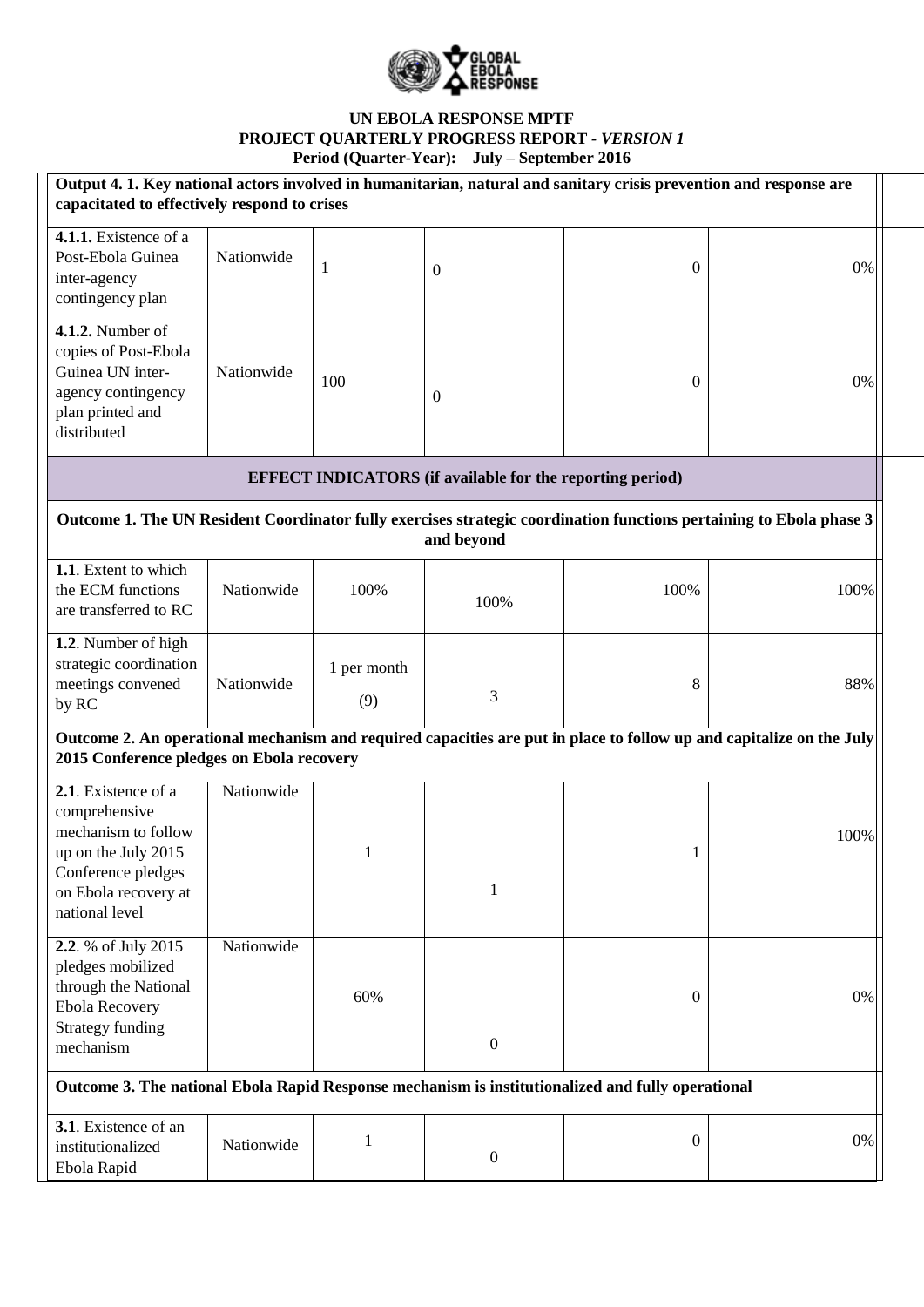

| <b>Response Team</b>                                                                                                                 |            |                    |                  |   |     |
|--------------------------------------------------------------------------------------------------------------------------------------|------------|--------------------|------------------|---|-----|
| (ERRT)                                                                                                                               |            |                    |                  |   |     |
| Outcome 4. A coordination mechanism for humanitarian, natural and sanitary crisis prevention and response is                         |            |                    |                  |   |     |
| operational                                                                                                                          |            |                    |                  |   |     |
| 4.1. Existence of a<br>revitalized<br>humanitarian/crisis/di<br>saster management<br>and prevention<br>coordination<br>framework     | Nationwide |                    | $\boldsymbol{0}$ | 0 | 0%  |
| 4.2. Number of<br>meetings held on the<br>humanitarian/crisis/di<br>saster management<br>and prevention<br>coordination<br>framework | Nationwide | 1 per month<br>(9) | 7                | 7 | 77% |

# **NARRATIVE**

## **Situation Update**

The period between July and September 2016 was particularly marked by the end of the EVD resurgence that had broken out in march 2016 in Koropara of Nzerekore Prefecture. The RCO continued to play its inter-agency humanitarian crisis coordination role while also providing strategic and operational support to the Government of Guinea (GoG) more particularly the National Agency for Health Security (formerly NERC) in shaping the community surveillance strategy.

Additionally and in complementarity with project  $#44 -$  Support to the Government to set-up  $\&$  manage the financial [mechanism,](http://mptf.undp.org/factsheet/project/00096708) more support was provided to the GoG in the operationalization of the National post-Ebola Trust Fund, and in the coordination of the side event that took place in New York in September with the donor community. Also, few field visits took place across the country to monitor the post-crisis context with an emphasis on the formulation of additional axis 4 on Ebola and other emergencies to be integrated in the UNDAF 2013-2017.

RC continued to convene high-level meetings with relevant Government officials and other technical and financial partners on Ebola crisis related matters. With the Government, it was mainly about facilitating the full ownership of all post-crisis management aspects. To that end, the UNCT under the leadership of RC is endlessly assisting the GoG to put in place a national Disaster risk reduction plan (Sendai Framework on Disaster Risk Reduction). Several workshops and working groups took place during the months of July, August and September 2016 under the facilitation of RCO and more than 12 concept notes on resilience and risk reduction were finalized some of which were recently presented at the GoG side event in New York on September 22, 2016.

**Key Achievements** (*please use this section to highlight your key achievements for the month, using bullet points if preferred)*

• 1 IASC (COPIA) technical meeting was organized by RCO and co-chaired by the representative of the Minister of Administration and Decentralization which acts as the humanitarian focal point for the Government of Guinea. Arrangements are currently underway to hold the strategic COPIA meeting as well (effect indicator 1.2).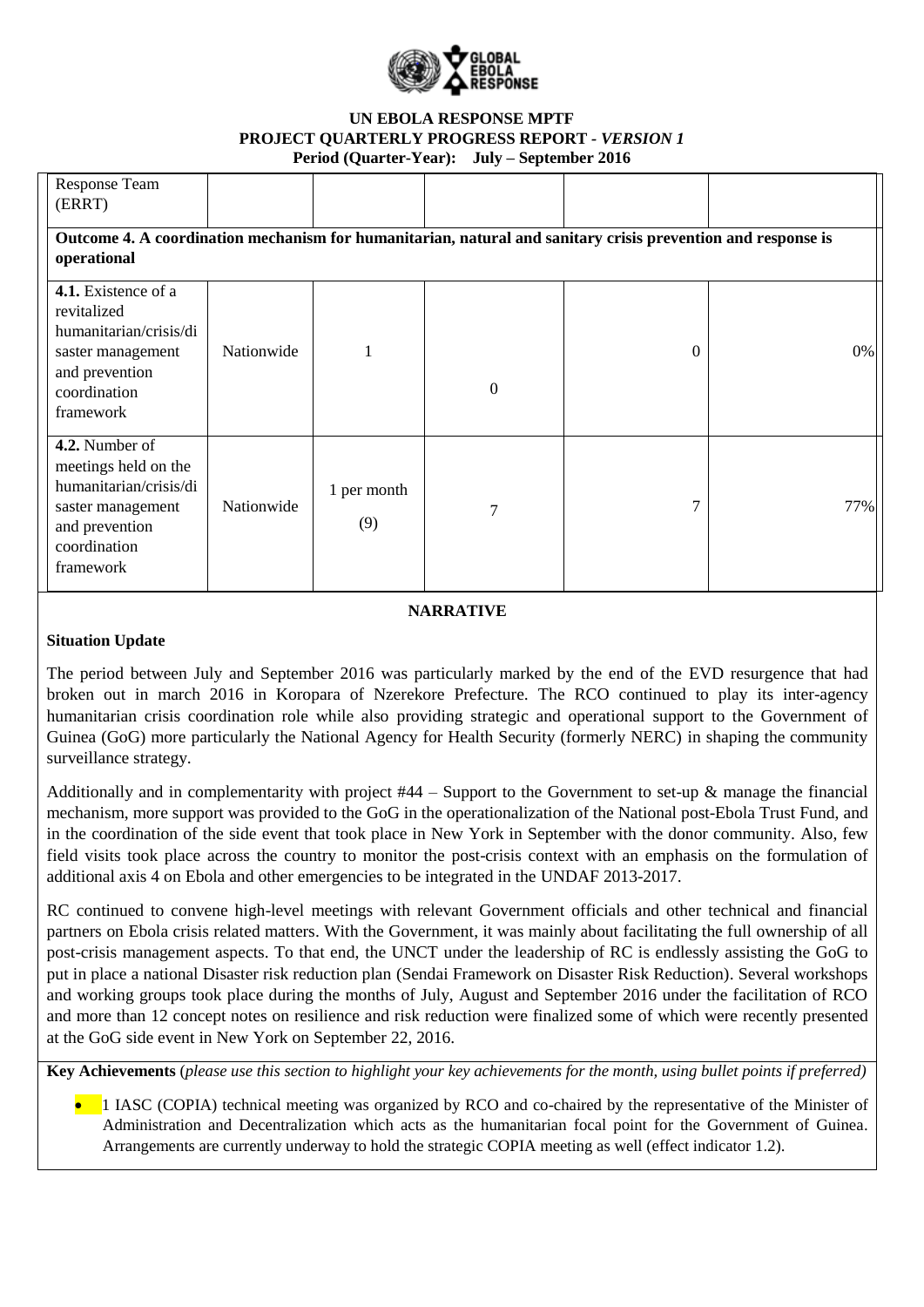

- 6 working groups and 1 two day workshop were organized by the Ministry of Administration and the RCO to finalize the formulation of the four pillars of the Sendai Framework on Disaster Risk Reduction for Guinea. This followed a series of need assessments and sessions of evaluation of national capacities in risk reduction since the month of January 2016. Twelve concept notes aligning with the already identified national priorities were developed and currently being shared with various donors for funding and operationalization as a part of the National post-Ebola Trust Fund (effect indicator 4.2)
- RCO continued to liaise with the newly established National Health Security Agency (formerly NERC) to follow up on the pending operationalization of the National multi-epidemic rapid response plan. This activity was delayed by the transition between NERC and NHSA and ongoing related restructuration (indicator 1.1.)
- RCO participated in the UNCT joint site visit which took place during the month of August 2016 in Kankan region to help in the formulation of UNDAF-Guinea's axis 4 on Ebola and other humanitarian emergencies. The visit also served as an opportunity to monitor the progress of the post-Ebola recovery efforts and related initiatives underway in the Region and the role that UNCT can play to accompany the Government of Guinea in that way (Indicator 2.1.3.)
- RCO in collaboration with UNDP deployed two senior advisors for the New York side event alongside the Government of Guinea. (indicator 2.2./2.2.2.).
- During this reporting period, RCO continued its technical support and followed up with implementing partners involved in the response to the Koropara (Nzerekore) to monitor the progress of their projects and compliance with reporting requirements and deadlines with donors. The resource mobilization was coordinated by RCO right after the resurgence in March 2016.
- Still with the end of the post-Koropara 90 day reinforced period on 30 August 2016, RCO has worked towards taking all necessary actions geared to formally deactivating humanitarian clusters which are set to be replaced by working groups afterwards.
- The operationalization of the Multi-epidemic Rapid Response Plan and of the National Contingency plan were partially delayed by the flare up of Koropara and the ongoing transition at the newly created National Agency for Health Security.

The project has permitted to provide direct support to the Permanent Secretariat by seconding an expert to the structure. The UNDP expert assist with the conduct of a review of projects portfolio of the Resilience Strategy and its priority action plan 2015/2017. Findings suggested that most of these projects were concepts notes or project outlines and ideas of projects with no feasibility studies, no situation analysis, strategic approach and costed activities. Following this review, the Permanent Secretariat realised that support was required to support BSDs to translate the PAPP into bankable projects.

Thanks to this project, UNDP worked closely with the Permanent Secretariat to undertake an analysis and to lead the coordination by the UNCT positioning against each Government priority. Thus several opportunities were jointly identified for implementation. As a result, a number of streams of work have been identified as well and UNCT technical and advisory teams have started to work hand in hand with BSDs of key ministries to jointly formulate relevant programmes that take into account institutional strengthening requirements for accountable and effective programme delivery in alignment with sectoral strategies and plans, and for which resources will be sought jointly for a subsequent joint implementation.

For each sector, this endeavour is led at the ministerial level by each BSD with technical support from UNCT technical and advisory teams. Extensive consultations with the Government officials including Video Tele Conference with MPTFO and RBA have permitted to ensure technical buy-in of the dedicated mechanism: National Fund for Post Ebola